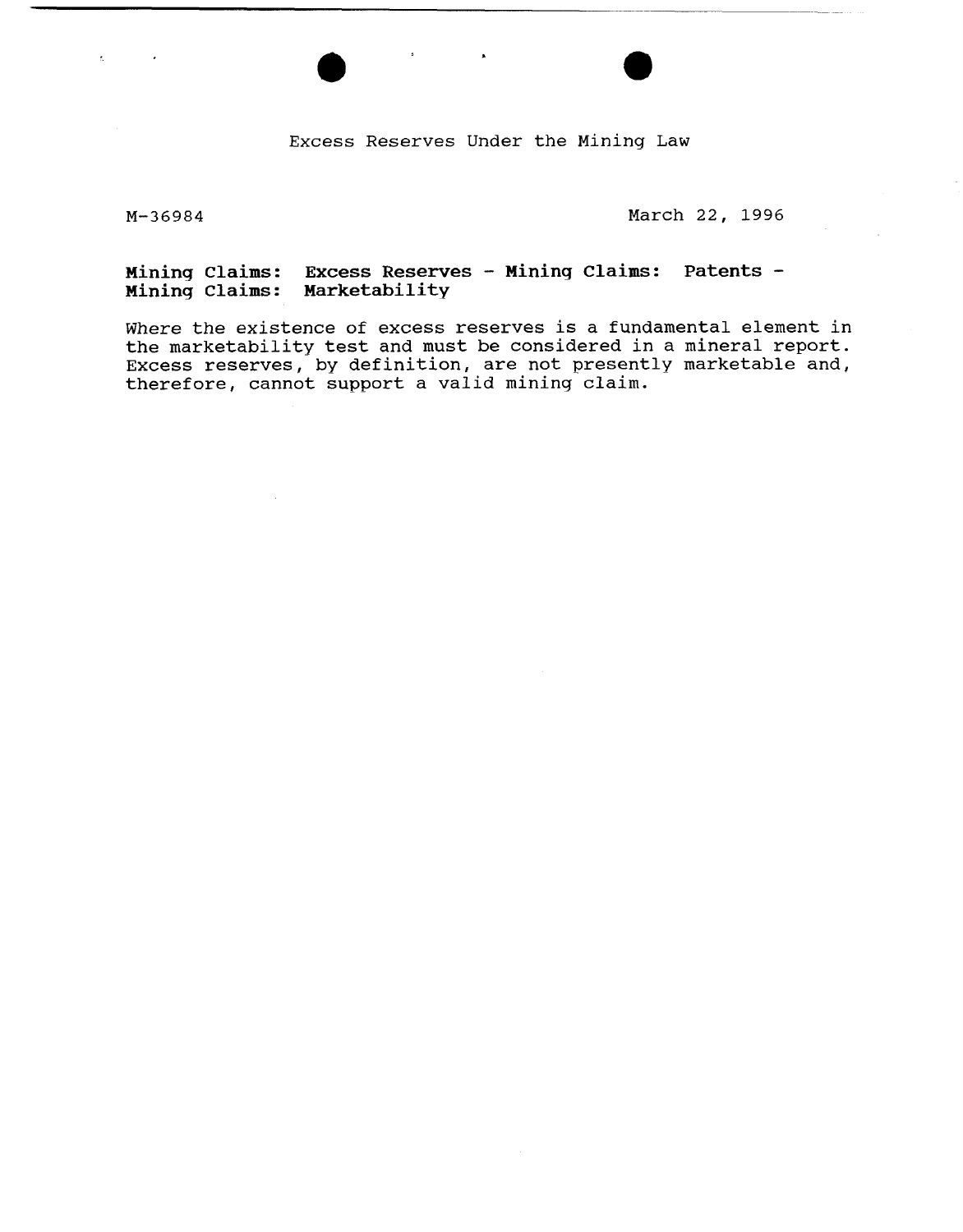

# United States Department of the Interior

**a a** 

OFFICE OF THE SOLICITOR Washington, D.C. 20240

MAR 2 **2** 1996

M-36984

Memorandum

To: Director, Bureau of Land Management

From: Solicitor

Subject: Excess Reserves Under the Mining Law

The Bureau of Land Management (BLM) California State Office has requested guidance on whether a quantity of mineral that is not presently marketable (commonly described as "excess reserves") should be allowed to support a mineral patent pursuant to the Mining Law of 1872. This issue has arisen in the context of an application to patent a volume of common cinders in Inyo County, California that would supply the known market for 270 years. For the reasons that follow, I hold that whether excess reserves exist is a fundamental element in the marketability test and must be considered in a mineral report. Excess reserves, by definition, are not presently marketable and, therefore, cannot suport a valid mining claim.

# **BACKGROUND**

A. Excess Reserves and Marketability

The test for determining whether a "valuable mineral deposit" has been "discovered" within the meaning of the Mining Law, see 30 U.S.C.  $\S$ § 22, 23, and thus creates certain rights against the United States, may require an inquiry into whether a mining claimant is holding excess reserves. The Interior Board of Land Appeals (IBLA) has for many decades recognized that the presence of excess reserves affects the validity of a mining claim. United States v. Anderson, 74 I.D. 292, 303 (1967); United States v. Bunkowski, 79 I.D. 43, 5 IBLA 102 (1972); United States v. McElwaine, 26 IBLA 20, 24 (1976).

The reason is straightforward: In order to satisfy the discovery test, a mineral deposit must be presently marketable. *See* United States v. Coleman, 390 U. S. 599, 602 (1968); Ideal Basic Ind., Inc. v. Morton, 542 F.2d 1364, 1369 (9th Cir. 1976) ("presently valuable mineral"); Barrows v. Hickel, 447 F.2d 80, 83 (9th Cir. 1971); Foster v. Seaton, 271 F.2d 836, 838 (D.C. Cir. 1959); United States v. Feezor, 130 IBLA 146,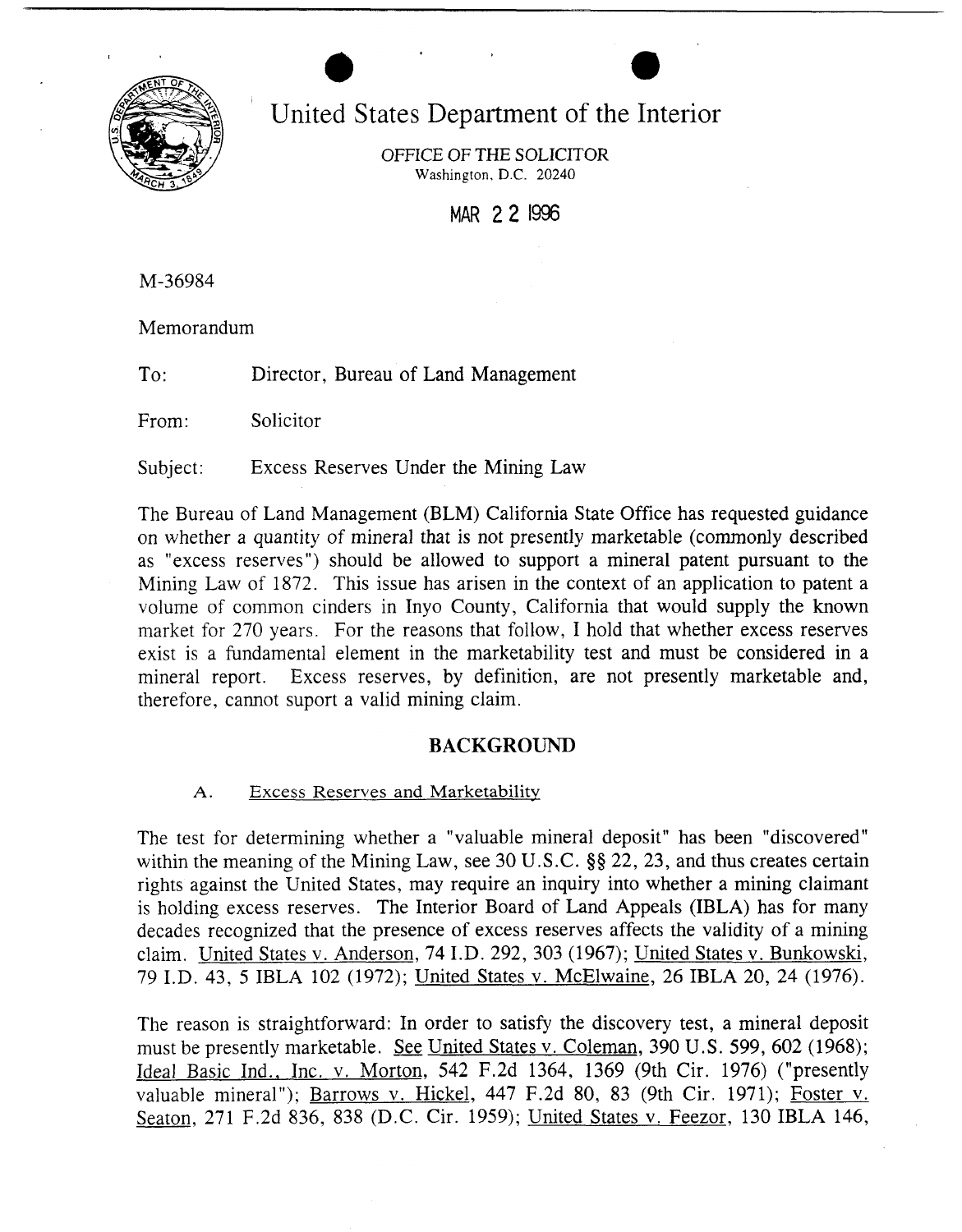189 (1994) ("presently marketable at a profit"); In re Pacific Coast Molybdenum, 75 IBLA 16, 28-30, 90 I.D. 352, 360 (1983) ("as a present fact"); Solicitor's Opinion M-36642, Marketability Rule, 69 I. D. 145, 146 (1962) (where available deposits far exceed the market, "proof of present marketability must be clearly shown"); cf. Layman v. Ellis, 54 I.D. 294, 296 (1933).

The size of a mineral deposit in relation to demand necessarily affects whether, or to what degree, that deposit is presently marketable. Specifically, where the total quantity of a mineral in a specific deposit exceeds all demand for that mineral in the market area for the foreseeable future, there is neither a present nor reasonably foreseeable future market for the particular mineral. To the extent excess reserves exist, in other words, a valuable mineral deposit does not exist. As the Ninth Circuit has put it:

If supply so calculated amounts to a superabundance and so overwhelms the existing demand as to reduce the value or profit increment to a level below that which would prove attractive to a prudent man, the material cannot be said to be marketable at a profit.

Melluzzo v. Morton, 534 F.2d 860, 864 (9th Cir. 1976). This principle has been called the "excess reserves" rule. The label "reserves" is inapt in this context to the extent it connotes or implies a mineral deposit that has a present value in the marketplace.' "Excess reserves," by definition, have no present value in the marketplace and therefore cannot be said to be "valuable mineral deposits" within the meaning of 30 U.S .C. \$ 22. Nevertheless, the terminology has been used long enough that it could cause more confusion if we were to change it.

The Department has historically applied the "excess reserves" rule only with respect to

those types of minerals which occur in such abundance that only a small portion of the known deposits can be absorbed by the market at a profit. Minerals for which there is virtually unlimited demand, such as precious metals, and which can be extracted and sold at a profit, of course would not be the subject of such concern.

United States v. Oneida Perlite Corp., 88 I.D. 772, 786-87, 57 IBLA 167 (1981). Widely found industrial minerals that are subject to local or regional market forces

Cf. United States Department of Interior, A Dictionary of Mining, Mineral, and Related Terms 914 (1968) (defining reserves as possibly depending, in some circurns tances , on application of "contemporary economic factors, " among other things).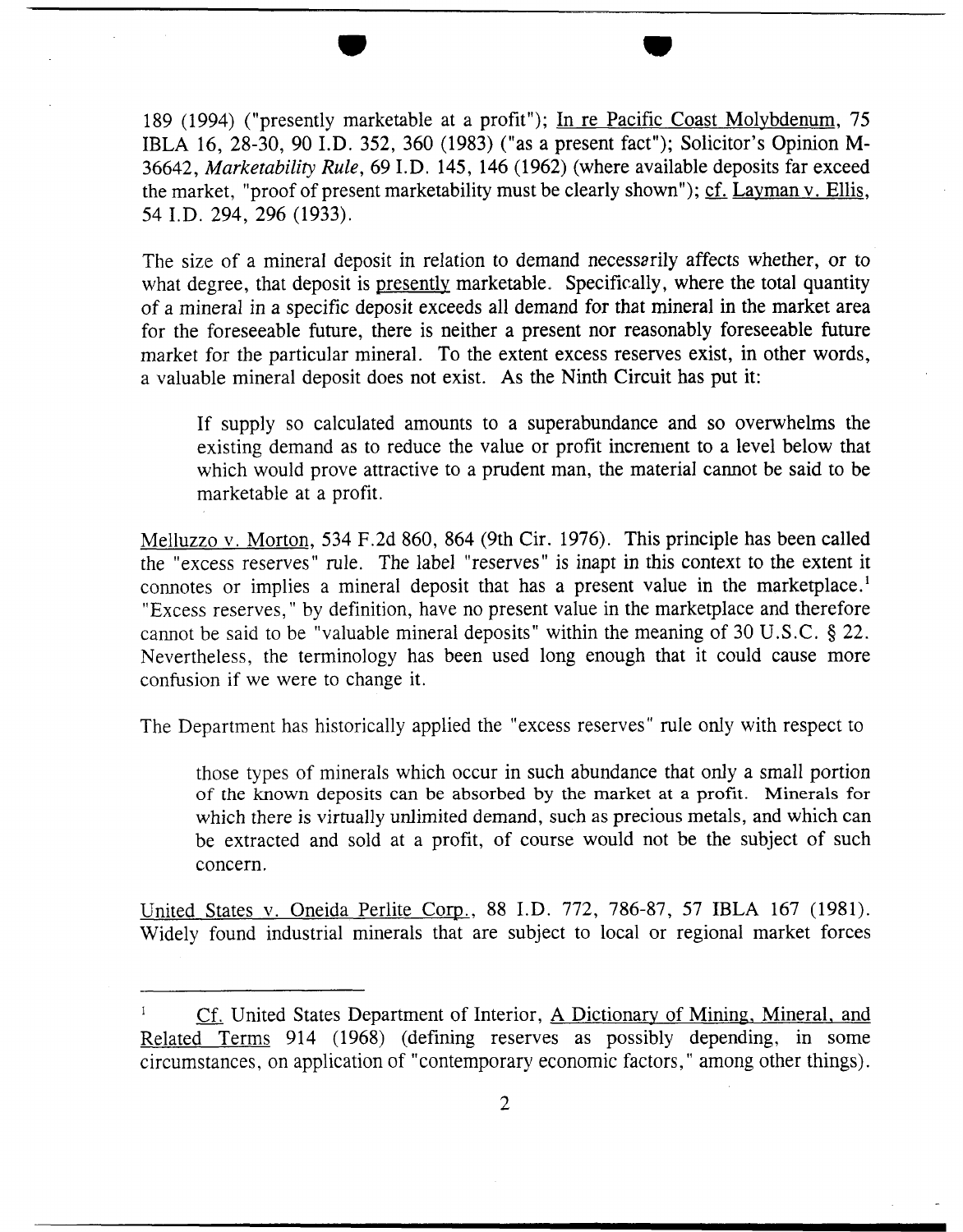include limestone, pumice, gypsum, perlite, cinders, sand, and gravel. **A** claim or claim group for such commodities may contain far more material than can be marketed now or in the reasonably foreseeable future. $^{2}$ 

The excess reserves rule is important in part because it tends to thwart the misuse of the Mining Law for non-mineral purposes. Were the excess reserves rule not followed, the Mining Law would in effect authorize the appropriation and even privatization (under the Mining law's patent provision) of federal lands when there is no reasonable prospect thar the lands will be mined in the foreseeable future. As the Supreme Court has put it (in a unanimous opinion), "the federal mining law surely was not intended to be a general real estate law . . . . " Andrus v. Charlestone Stone Products Co., 436 U.S. 604, 611 (1978). Similarly, in United States v. Coleman, 390 U.S. 599, 602-03 (1968), the Court emphasized the importance of the marketability test as a way to ensure that claimants are not seeking land for purposes other than mining.

A federal judge once pointed out that, were there no such limitation, the "end result would be that 100,000 acres of public lands [on the outskirts of Las Vegas, Nevada, could be] patented as valuable for mining, where . . . not more than one percent of the material might have been marketable in the reasonably foreseeable future." Osborne v. Hammitt, 377 F. Supp. 977 (D. Nev. 1964). See also Melluzzo v. Morton, 534 F.2d 860 (9th Cir. 1976); Clear Gravel Enterprises v. Keil, 505 F.2d 180 (9th Cir. 1974), material might have been marketable<br>
Hammitt, 377 F. Supp. 977 (D. Ne<br>
860 (9th Cir. 1976); <u>Clear Gravel I</u><br>
<u>cert. denied</u>, 421 U.S. 930 (1975).

Excess reserves can exist on a single claim or all or part of a group of claims, considered collectively. On a single twenty-acre placer claim, for example, IBLA has held that ten acre increments of the claim which contain excess reserves cannot be said to embrace a valuable mineral deposit. See United States v. McCall, 7 IBLA 21, 79 I.D. 457 (1972), aff'd, McCall v. Andrus, 628 F.2d 1185 (9th Cir. 1980), cert. denizd, 450 U.S. 996 (1981); cf. United States v. Clare Williamson & Lapine Pumice Co., 87 I.D. 34, 53 n.8, 45 IBLA 264 (1980). Or, where **a mining claimant holds a** group **of** several claims, which collectively contain reserves exceeding what is both presently marketable and necessary as a reasonable reserve supply, those claims constituting "excess reserves" would not constitute a valuable mineral deposit. *See* generally United States v. Oneida Perlite Corn., 88 I.D. 772, *57* IBLA 167 (1981).

3

<sup>&</sup>lt;sup>2</sup>The application of the Mining Law to such minerals has had a long and tortuous history. *See Zimmerman v. Brunson*, 39 L.D. 310 (1910); Layman v. Ellis, 52 L.D. 714 (1929); Act of July 23, 1955, 69 Stat. 368, 30 U.S.C. \$ 611 (1994).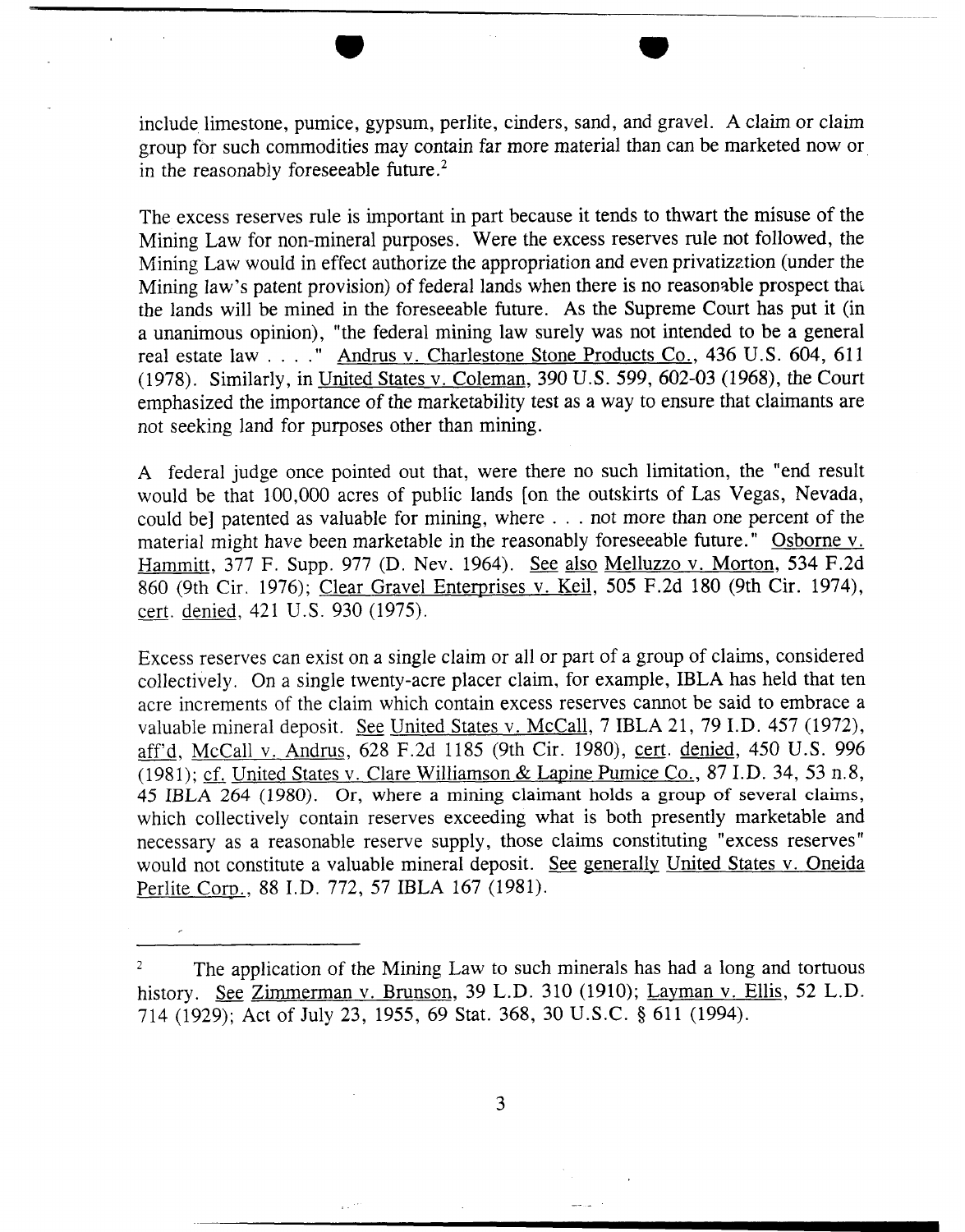#### B. Reasonable Reserves

The present marketability requirement does not mean that a claim must contain a mineral deposit that can be marketed immediately. The Department has recognized that a mining claimant may hold "reasonable reserves" for future supply consistent with the present marketability requirement. United States v. Oneida Perlite Corp., 88 I.D. 772, 780-82, 57 IBLA 167 (1981); see also United States v. Gibbs, 13 IBLA 382, 396 (1973); United States v. Harenberg, 9 IBLA 77, 80 (1973); United States v. Bunkowski, 5 IBLA 102, 79 I.D. 43 (1972). In Oneida Perlite Corn., the IBLA explained:

What amount of reserves is "reasonable" is a determination to be decided on the basis of the evidence in each case. The nature of the mineral, its unit value, the extent of the market, and whether it is expanding or diminishing, the amount of similar mineral which can supply the market from other sources, might all bear on the question of whether the location of additional claims for the same mineral was justified as the act of a prudent man in the reasonable belief that by the expenditure of his labor and means a valuable mine might be developed on each such claim.

88 I.D. at 787 (citations omitted). Cf. United States v. Anderson, 74 I.D. 292, 303 (1967) ("Glustification exists only for holding valid those claims which would supply contestees with the deposits necessary to carry on an operation of the size they contemplate for a reasonable period of time, for in a hard economic sense only those deposits have a reasonable prospect of a market")(emphasis added); United States v. Clare Williamson & Lapine Pumice Co., 87 I.D. 34, 52, 45 IBLA 264 (1980) (reasonably foreseeable market).

## **BAKER AND ITS AFTERMATH**

### A. Baker v. United States

In 1980, the United States Court of Appeals for the Ninth Circuit found "no basis to support" what it derided as IBLA's "too much" rule. Baker v. United States, 613 F.2d 224 (9th Cir .), cert. denied, 449 U. S. 932 (1980). Baker submitted a patent application for four placer mining claims located on a volcanic cinder deposit prior to the Common Varieties Act of 1955. The primary market for this low-grade mineral was as fill material for landscaping and road construction. The IBLA held two of the four claims invalid in a contest brought by the Forest Service. On appeal, the Ninth Circuit said that IBLA had first found that Baker's application satisfied the "marketability" test for discovery, but had then inexplicably gone on to conclude "that Baker had located claims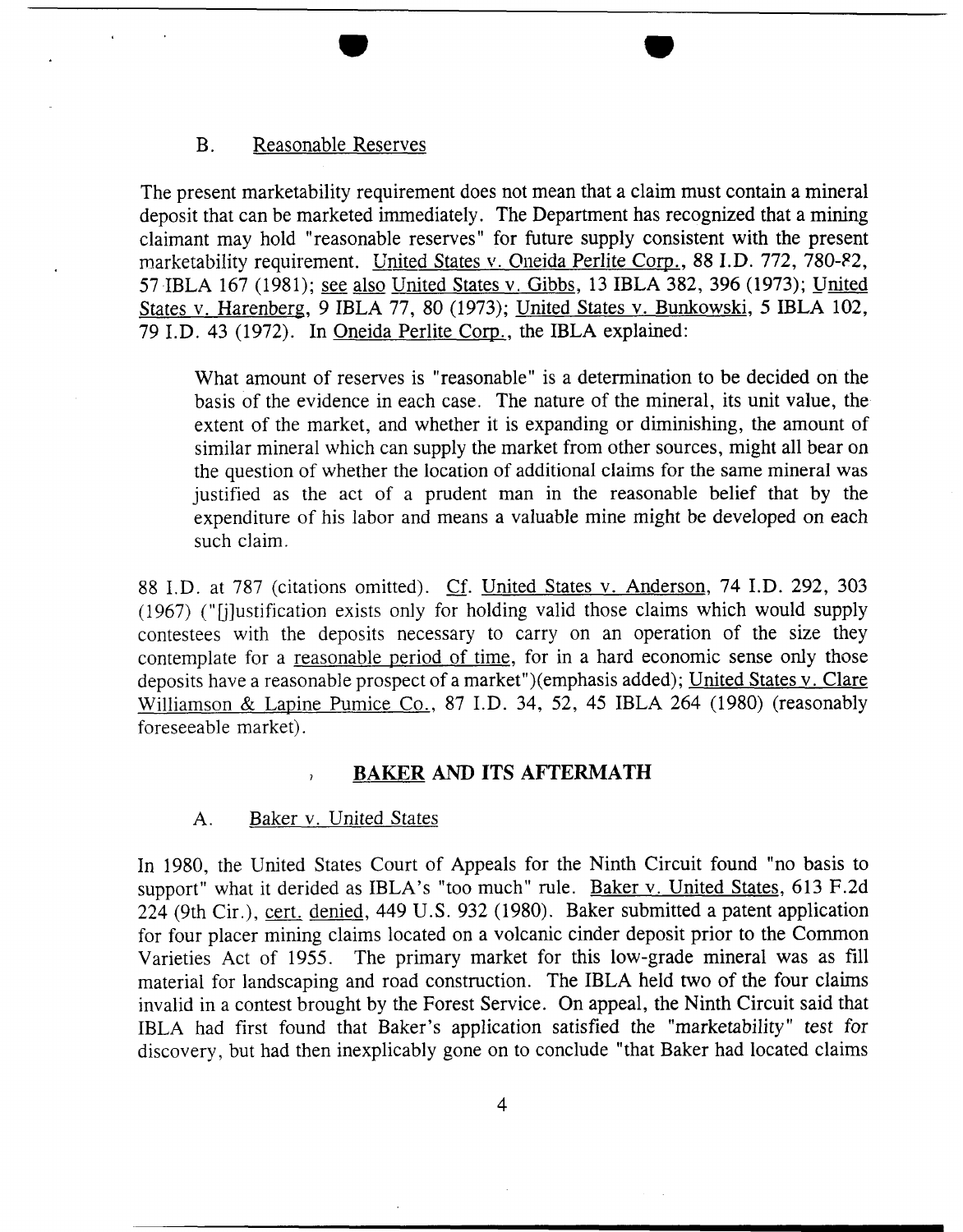in excess of the reasonably anticipated market needs for cinders (the <u>too much</u> test)." 613 F.2d at 226. After treating IBLA's decision as establishing a new test, which it believed imposed an additional requirement for discovery under the Mining Law beyond marketability, the court rejected it.<sup>3</sup>

In fact, however, the IBLA had not erected a new requirement. It did agree that Baker had made a discovery, but on only some, not all, of his claims. United States v. Baker, 23 IBLA 319 (1976). A basic problem with his claims was that "some substantial portion of the available market was for purposes which are not cognizable under the mining law r- i.e., its use as a road base]." **23** IBLA at **333.4** The IBLA explained:

It follows that if sales of material of such non-cognizable uses cannot be considered in determining the marketability of the material in order to establish the value of the deposit, it would be equally improper to consider sales for such uses for the purpose of determining what volume of material a prudent locator might claim in the reasonable anticipation that the demands of the market would require that amount in the foreseeable future, reasonably projected.

Id.

Citing its previous decisions applying the excess reserves rule, the IBLA held:

<sup>&</sup>lt;sup>3</sup> The Baker court distinguished Hallenbeck v. Kleppe, 590 F.2d 852 (10th Cir. 1979), Clear Gravel Enterprises v. Keil, 505 F.2d 180 (9th Cir. 1974), cert. denied, 421 U.S. 930 (1975) and Osborne v. Harnrnit, 377 F. Supp. 977 (D. Nev. 1964), by explaining that each of those cases involved the application of the present marketability test. 613 F.2d at 227, 227 n.5, 228.

**<sup>5</sup>**Section 3 of the Act of July 23, 1955, 69 Stat. 368, 30 U.S.C. § 611, withdrew "common varieties" of cinders from location under the general mining laws. Baker, therefore, had to show that a discovery of a "valuable" cinder deposit existed prior to July 23, 1955. And "material suitable only for fill purposes or for road base or for comparable uses has never been locatable under the mining laws, and, even if the material is suitable for other purposes, the sale of material for the uses just enumerated cannot be considered in determining its marketability. " United States v. Barrows, 76 I.D. 299, 306 (1969), aff'd sub nom. Barrows v. Hickel, 447 F.2d 80 (9th Cir. 1971). *See*  also United States v. Verdugo & Miller, Inc., 37 IBLA 277, 279 (1978) ("material which is principally valuable for use as fill, sub--base, ballast, riprap . . . was never locatable. ").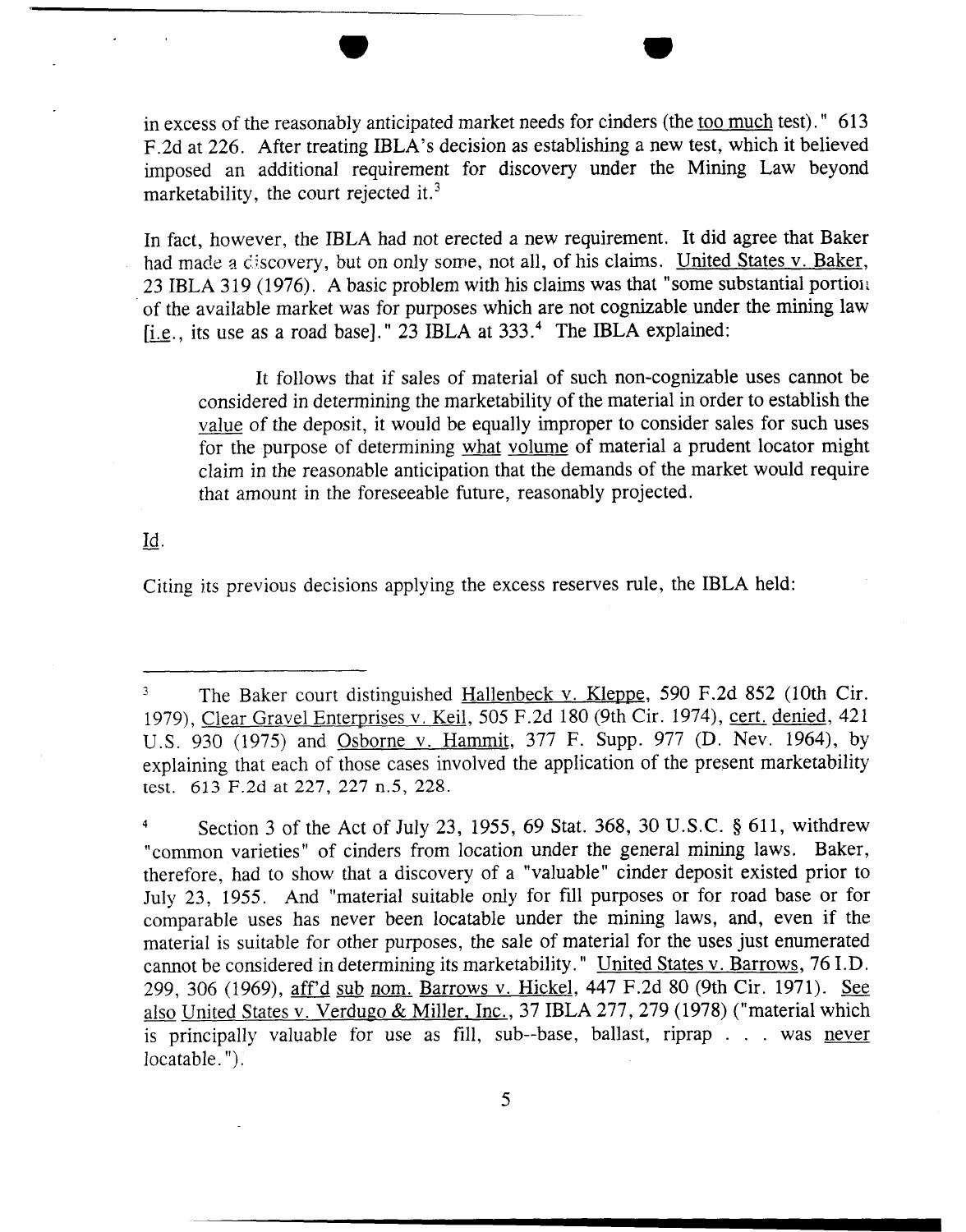The record . . . is devoid of any evidence which would even tend to justify Baker's location of multiple claims embracing 15 million tons of cinders. . . . Neither is there any evidence that there was, or is, any likelihood whatever that the market demand, reasonably projected for years into the future, will or could absorb such a quantity from these claims for purposes recognized under the mining law.

#### Id. at 334-35.

-

The Supreme Court denied the Department's request to review the Ninth Circuit's decision in Baker. Three Justices dissented. Writing for them, Justice Blackmun agreed that the court of appeals' ruling may have been premised upon a misunderstanding and, thus, might allow the privatization of lands without any presently marketable mineral deposit. In the process, he wrote, the court of appeals may have "unduly restrained the Secretary's authority to evaluate claims of mineral discoveries on public lands. . . . "449 U.S. at 934.5

#### B. More Guidance from the Ninth Circuit: McCall v. Andrus

Just five months after Baker, the Ninth Circuit decided another excess reserves case. McCall v. Andrus, 628 F.2d 1 185 (9th Cir. 1980), cert. denied, 450 U.S. 996 (1981). In the process, it distinguished and effectively limited Baker.

In McCall, claimants filed a patent application for a group of mining claims in the Las Vegas valley alleged to be valuable for sand and gravel. They received patents for part of five claims, but the BLM contested the remainder, alleging that portions were not "mineral in character," applying the long-held rule that each 10-acre tract of a placer mining claim must contain a valuable mineral. See American Smelting & Refining Co., 39 L.D. 299, 301 (1910). As the IBLA noted in partially upholding BLM's challenge, "for land to be determined to be mineral in character the rule has always included demonstration of removing and marketing at a profit." 79 I.D. at 465.

The hearing examiner held that certain 10-acre parcels in the claims were not mineral in character because the sand and gravel they contained would meet market demand for 100 years, so that on these facts, "it was not economically feasible to produce the material on

<sup>&</sup>lt;sup>5</sup> For a critique of Baker, see Donald W. Large, *Defining "Valuable" Mineral* Deposits--A Continuing Legal Quagmire, 1986 Ariz. St. L. J. 473-483. See also B. Lee, Hardrock Mining and the Antitrust Laws: *Too* Much is Really Too Much, Even in the Ninth Circuit, 15 Golden Gate L. Rev. 49-64 (1985).